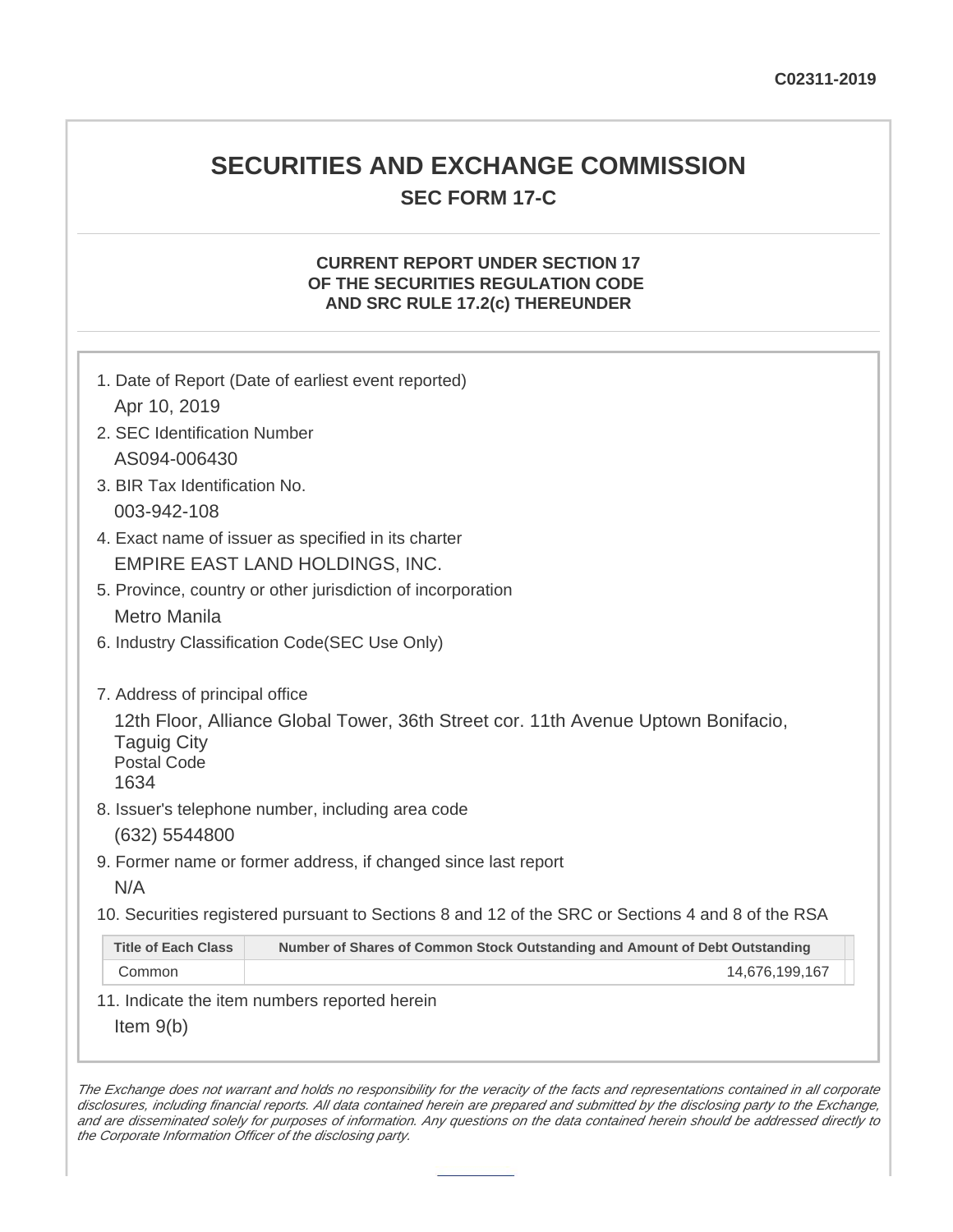

# **Empire East Land Holdings, Inc. ELI**

**PSE Disclosure Form 7-1 - Notice of Annual or Special Stockholders' Meeting References: SRC Rule 17 (SEC Form 17-C) and Sections 7 and 4.4 of the Revised Disclosure Rules**

**Subject of the Disclosure**

2019 Annual Stockholders' Meeting

**Background/Description of the Disclosure**

Agenda for Annual Stockholders' Meeting on June 11, 2019 with record date of April 26, 2019.

# **Type of Meeting**

- **☑** Annual
- D Special

| Date of Approval by<br><b>Board of Directors</b> | Apr 10, 2019                                                                                                                                                                                                                                                                                                                                                                    |  |  |
|--------------------------------------------------|---------------------------------------------------------------------------------------------------------------------------------------------------------------------------------------------------------------------------------------------------------------------------------------------------------------------------------------------------------------------------------|--|--|
| Date of Stockholders'<br><b>Meeting</b>          | Jun 11, 2019                                                                                                                                                                                                                                                                                                                                                                    |  |  |
| <b>Time</b>                                      | 9:00 A.M.                                                                                                                                                                                                                                                                                                                                                                       |  |  |
| <b>Venue</b>                                     | Grand Ballroom, Eastwood Richmonde Hotel, 17 Orchard Road, Eastwood City, Bagumbayan,<br>Quezon City, Philippines                                                                                                                                                                                                                                                               |  |  |
| <b>Record Date</b>                               | Apr 26, 2019                                                                                                                                                                                                                                                                                                                                                                    |  |  |
| Agenda                                           | 1. Call to Order<br>2. Proof of Notice and Determination of Quorum<br>3. Approval of Minutes of the Previous Annual Meeting<br>4. Annual Report of Management<br>5. Appointment of External Auditors<br>6. Ratification of Acts and Resolutions of<br>the Board of Directors, Board Committees and Management<br>7. Election of Directors<br>8. Other Matters<br>9. Adjournment |  |  |

**Start Date** N/A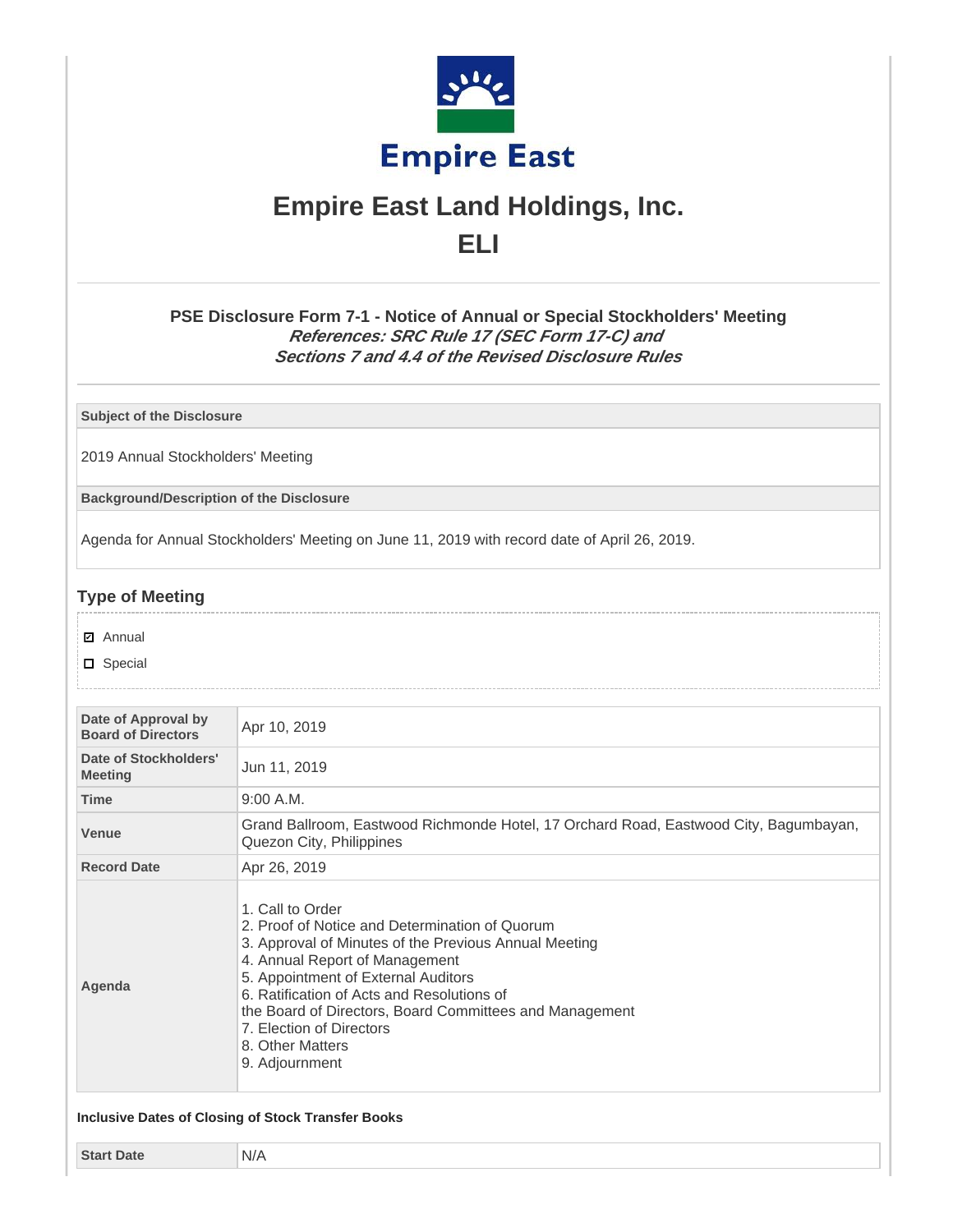| <b>End Date</b>                                                                                                  | N/A |                   |  |  |
|------------------------------------------------------------------------------------------------------------------|-----|-------------------|--|--|
| <b>Other Relevant Information</b>                                                                                |     |                   |  |  |
|                                                                                                                  |     |                   |  |  |
| Attached is the SEC Form 17-C dated April 10, 2019 in connection with its upcoming Annual Stockholders' Meeting. |     |                   |  |  |
|                                                                                                                  |     |                   |  |  |
|                                                                                                                  |     |                   |  |  |
| Filed on behalf by:                                                                                              |     |                   |  |  |
| <b>Name</b>                                                                                                      |     | Dominic Isberto   |  |  |
| <b>Designation</b>                                                                                               |     | Corporate Counsel |  |  |
|                                                                                                                  |     |                   |  |  |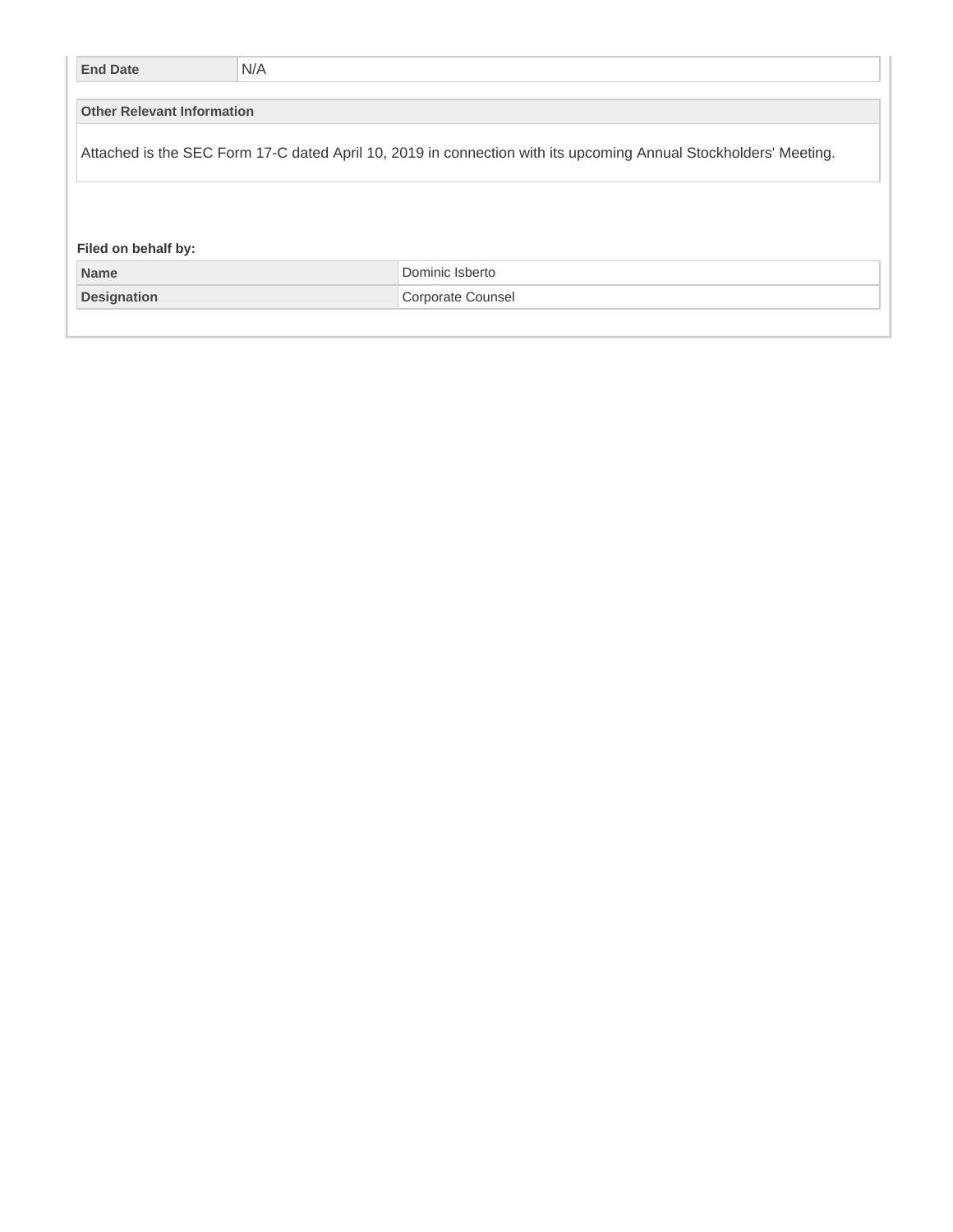#### **SECURITIES AND EXCHANGE COMMISSION SEC FORM 17-C CURRENT REPORT UNDER SECTION 17 OF THE SECURITIES REGULATION CODE AND SRC RULE 17.2(c) THEREUNDER**

# 1. **April 10, 2019**

Date of Report

- 2. SEC Identification No: **AS094-006430** 3. BIR Tax Identification No : **003-942-108**
- 4. **EMPIRE EAST LAND HOLDINGS, INC.** Exact name of issuer as specified in its charter
- 5. **Metro Manila** Province, Country or other jurisdiction of incorporation or organization
- 6. (SEC Use Only) Industry Classification Code
- 7. **12th Floor, Alliance Global Tower 36th Street cor. 11th Avenue Uptown Bonifacio, Taguig City 1634** Address of principal office

#### 8. **(632) 5544800** Issuer's telephone number, including area code

9. Securities registered pursuant to Sections 8 and 12 of the SRC or Sections 4 and 8 of the RSA

Title of Class **Number of Shares of Common** Stock Outstanding

**Common 14,676,199,167**

#### 10. **Item 9 (b)**

Empire East Land Holdings, Inc. will hold its Annual Meeting of Stockholders on Wednesday, June 11, 2019, 9:00 a.m., at the Grand Ballroom, Eastwood Richmonde Hotel, 17 Orchard Road, Eastwood City, Bagumbayan, Quezon City, Philippines with the following agenda:

- 1. Call to Order
- 2. Proof of Notice and Determination of Quorum
- 3. Approval of Minutes of the Previous Annual Meeting
- 4. Annual Report of Management
- 5. Appointment of External Auditors
- 6. Ratification of Acts and Resolutions of
- the Board of Directors, Board Committees and Management
- 7. Election of Directors
- 8. Other Matters
- 9. Adjournment

Stockholders of record as of April 26, 2019 will be entitled to notice of, and to vote at, the Annual Meeting.